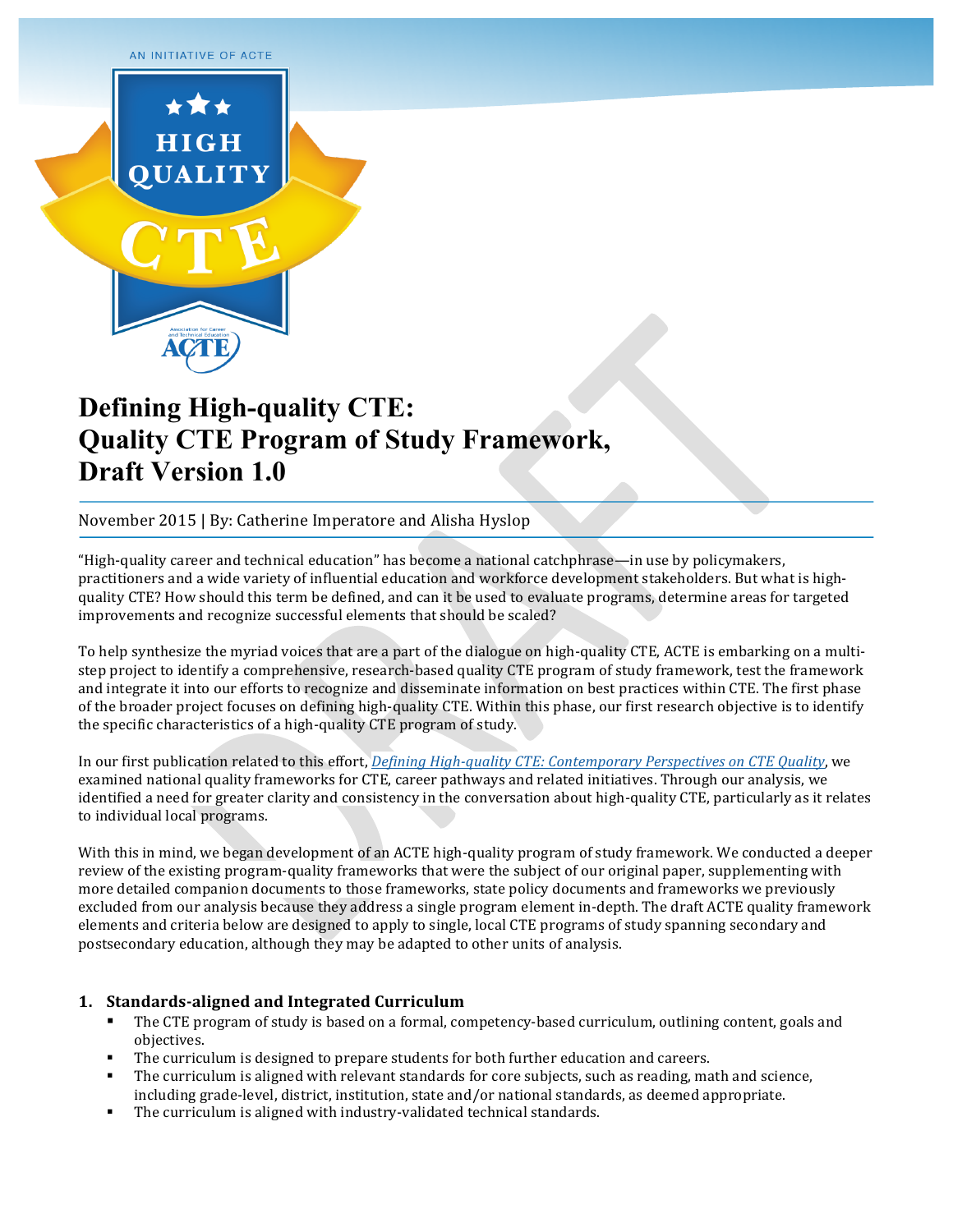- " The curriculum incorporates employability skills that help students succeed in the workplace, such as problem solving, critical thinking, teamwork, communication and workplace etiquette.
- Academic, technical and employability knowledge and skills are meaningfully integrated throughout the curriculum to prepare students to apply knowledge and skills to real-world scenarios.
- The curriculum is reviewed annually and revised as necessary to reflect both the latest advances in the field and student needs.
- The curriculum is publically available and accessible to students, parents/guardians and the community.

# **2. Sequencing and/Articulation**

- The CTE program of study includes a defined sequence of required and elective courses and/or competencies across secondary and postsecondary education that incorporates both academic and technical knowledge and skills.
- " Courses start with broad foundational knowledge and skills and progress in specificity to build students' depth of knowledge and skills within the program of study.
- Content within the CTE program of study is vertically aligned to prepare students to transition seamlessly to the next level of education without remediation or duplication.
- The CTE program of study sequence is designed to lead to one or more recognized postsecondary credentials.
- " The CTE program of study provides students with opportunities to earn advanced credit while in high school, including dual/concurrent enrollment, AP and IB.
- " Formalized processes for earning postsecondary credit are reviewed and updated regularly and made available to students and parents/guardians.
- Secondary and postsecondary CTE faculty collaborates regularly on course sequencing, vertical alignment and opportunities for postsecondary credit.

## **3.** Student Assessment

- Assessments are aligned to program standards and curriculum and are fully integrated into instruction.
- " The CTE program of study measures student attainment of academic knowledge and skills provided by program curriculum.
- The CTE program of study measures student attainment of industry-validated technical knowledge and skills provided by program curriculum.
- " The CTE program of study measures student attainment of employability knowledge and skills provided by program curriculum.
- " The CTE program of study prepares students, where available and appropriate, for assessments that lead to industry certifications and licenses.
- If the CTE program of study incorporates fee-based industry certification assessments, procedures address how those fees will be handled.
- Teachers have access to guidance to help them select appropriate and relevant national, state and local assessments.
- Assessments should be valid and reliable and allow each student to provide an authentic demonstration of their knowledge and skills.
- The CTE program of study incorporates multiple forms of assessment, including formative learning assessment, formative diagnostic assessment, benchmark/interim assessment and summative assessment.
- " The CTE program of study incorporates performance-based assessment where students must demonstrate the application of their knowledge and skills.
- " Performance data from assessments informs curriculum, instruction, career development and student supports.
- " Assessment results are securely shared with students and, where appropriate, parents/guardians.

## **4. Prepared and Effective Program Staff**

- CTE teachers meet state, district and/or institution certification and licensing requirements.
- " CTE teachers possess appropriate credentials, knowledge and experience in their CTE area(s) of instruction, including industry-relevant knowledge and skills.
- CTE teachers possess appropriate credentials, knowledge and experience in pedagogy.
- " CTE teachers are provided with sustained, intensive professional development on the following topics:
	- $\Box$  academic curriculum and standards
	- $\text{technical curriculum}$  and standards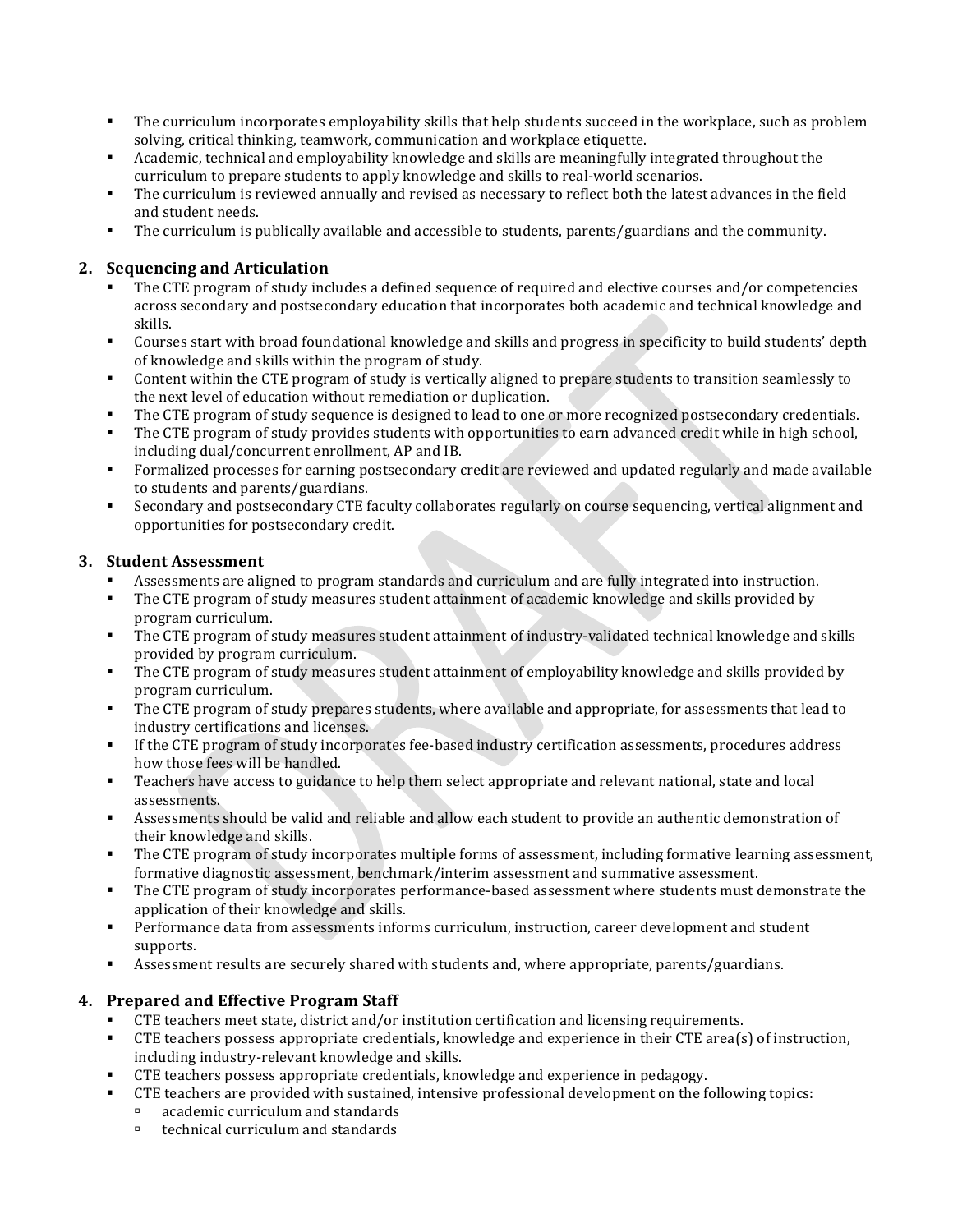- $\Box$  employability skills and standards
- $\Box$  current industry trends
- $\Box$  CTE-academic integration
- $\blacksquare$  instructional strategies
- $p$  personalized/differentiated instruction
- " assessment
- $\Box$  equity and access
- $\Box$  data analysis
- $\Box$  course sequencing, vertical alignment and opportunities for postsecondary credit
- $\Box$  work-based learning
- <sup>□</sup> Career and Technical Student Organizations (CTSOs)
- $\blacksquare$  business-education partnerships
- $\Box$  career development and guidance
- $\Box$  classroom management
- CTE teacher certification and professional development requirements are made available to current and future teachers and to the public.
- CTE teachers, academic teachers, counselors, administrators and other relevant staff collaborate regularly and frequently to coordinate curriculum, instruction, assessment and extended learning activities and to analyze data for program improvement.
- " Collaboration procedures are formalized and made available to the relevant parties.
- " Administrators and other relevant staff are provided with opportunities for professional development and with resources and time to carry out tasks related to the CTE program.

#### **5. Engaging Instructional Strategies**

- CTE program of study instruction is evidence-based and driven by curriculum and relevant standards.
- "Contextualized instruction results in students applying technical, academic and employability knowledge and skills to real-world scenarios.
- Educators use a variety of instructional strategies to engage students.
- " Project-based learning and related instructional strategies, such as problem-based, inquiry-based and challenge-based learning, are fundamental instructional strategies in the CTE program of study.
- Academic/core concepts, such as literacy and numeracy, are incorporated into instruction through collaboration between core and CTE instructors.
- Instruction incorporates relevant equipment, technology and digital tools to support learning.
- "Elements of CTE program instruction are differentiated and personalized for different sub-populations and learning styles.

#### **6. Access and Equity**

- The CTE program of study is marketed to all potential students and their parents/guardians.
- The CTE program of study actively recruits and enrolls students who have been traditionally underrepresented, including by race, gender and special population status.
- CTE program of study enrollment decisions are based on published criteria that eliminate bias against subpopulations and encourage enrollment based on student interest.
- " Accommodations to facilities as well as curriculum, instruction, materials and assessment, where appropriate, are provided to ensure all students have access to and can achieve success in the program.
- "Support services, where appropriate, are provided to ensure all students have access to and can achieve success in the program.
- " The CTE program of study's curriculum, instruction, materials and assessment are free from bias, inclusive and non-discriminatory.
- " The CTE program of study works to eliminate barriers to extended learning, such as opportunities for workbased learning, CTSOs and postsecondary credit attainment, for all students, including special populations and nontraditional students.

#### **7. Facilities and Equipment**

- The CTE program of study's facilities and equipment reflect current workplace requirements and align, as appropriate, to industry and/or occupational standards.
- Facilities and equipment support and align to curriculum standards and program objectives.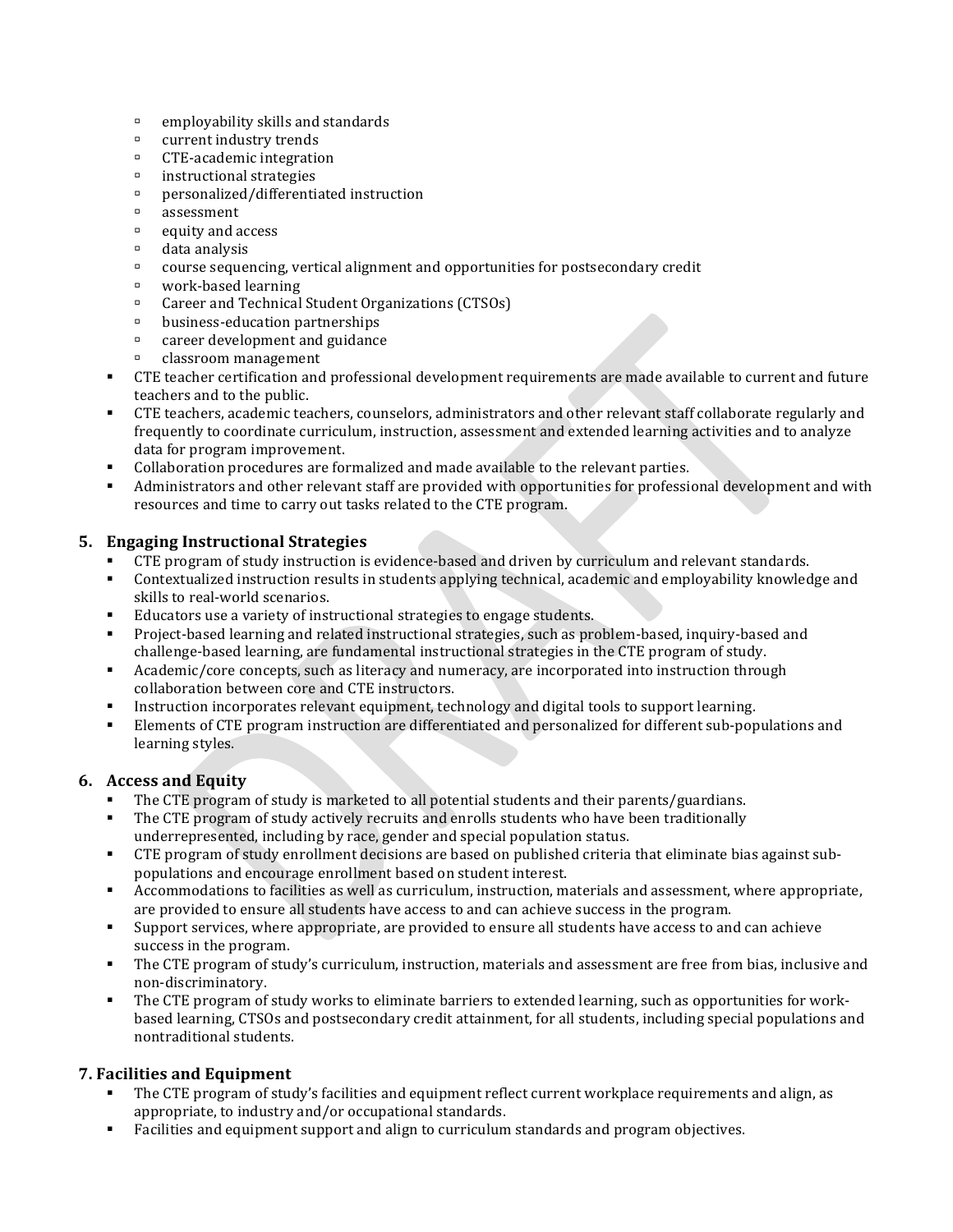- Facilities and equipment are designed to be accessible for all students.
- Facilities and equipment meet appropriate federal, state and local safety standards.
- Facilities and equipment are kept in safe and clean condition.
- Instruction is provided on the safe and appropriate use of equipment associated with the CTE program of study.
- " Resources and processes are provided to regularly update, maintain and replace equipment.

## **8. Business and Community Partnerships**

- CTE programs of study have an advisory board or similar formalized, structured approach to developing and facilitating partnerships with representatives from education, industry, the community and other stakeholders.
- " Partnerships involve diverse stakeholders, including representatives from education; industry; community, workforce and economic development agencies; and potentially parents/guardians and students, as well as representatives from the program itself.
- " Partnerships have formalized procedures and processes, such as a written memorandum of understanding, bylaws and a strategic plan.
- Partners meet regularly with a defined agenda and defined roles and responsibilities.
- Procedures for partner recruitment, selection and appointment are made available to current and potential partners.
- $\blacksquare$  Partners identify, validate and review:
	- $\circ$  curriculum for technical, academic and employability knowledge and skills that meet the needs of students and industry
	- $\circ$  assessment and related credentials, including industry certifications and licenses
- " Partners provide input and recommendations:
	- $\circ$  on current and future workforce needs to inform updates to the programs of study
	- $\circ$  to ensure equipment, facilities and materials are consistent with industry standards
- Partners provide and evaluate work-based learning experiences for students and teachers.
- Partners participate in CTSO activities; for example, by serving as mentors and judges.
- Partners invest funds and/or provide in-kind support, raise external funds and develop a partnership budget to meet goals.
- Partners advocate for and promote the program.
- Parents/guardians and community members are provided with regular opportunities to engage in program of study activities.

## **9. Career Development**

- Comprehensive career development is delivered in a systemic way both before students enter into the program of study and as they progress throughout to promote and support the career decision-making and planning of all students.
- " Each CTE student has a personalized, multi-year education and career success plan, including a sequence of academic and technical courses, that informs course selection, planning for postsecondary education and a career, and involvement in extended learning.
- Each education and career success plan is reviewed and updated annually through collaboration among career counselors, students and parents/guardians.
- " A coordinated, sequenced series of age-appropriate career exploration and development activities is embedded in the program of study and aligned with relevant local, state and national standards.
- "Students in the program of study and their parents/guardians, as appropriate, are provided accurate and timely information on:
	- $\blacksquare$  further education and training options, including application procedures, enrollment and financing
	- $\degree$  occupational trends and outlook, high-demand and high-wage career opportunities, and the educational pathways that lead to current career opportunities
	- Students in the program of study have access to job placement information and services.
- Guidance, counseling, and advisement professionals have access to up-to-date information and training about the CTE program of study requirements and career opportunities in order to aid students in education and career planning and decision making.

## 10. Career Technical Student Organizations (CTSOs)

" One or more CTSOs is an integral, intra-curricular part of the CTE program of study.